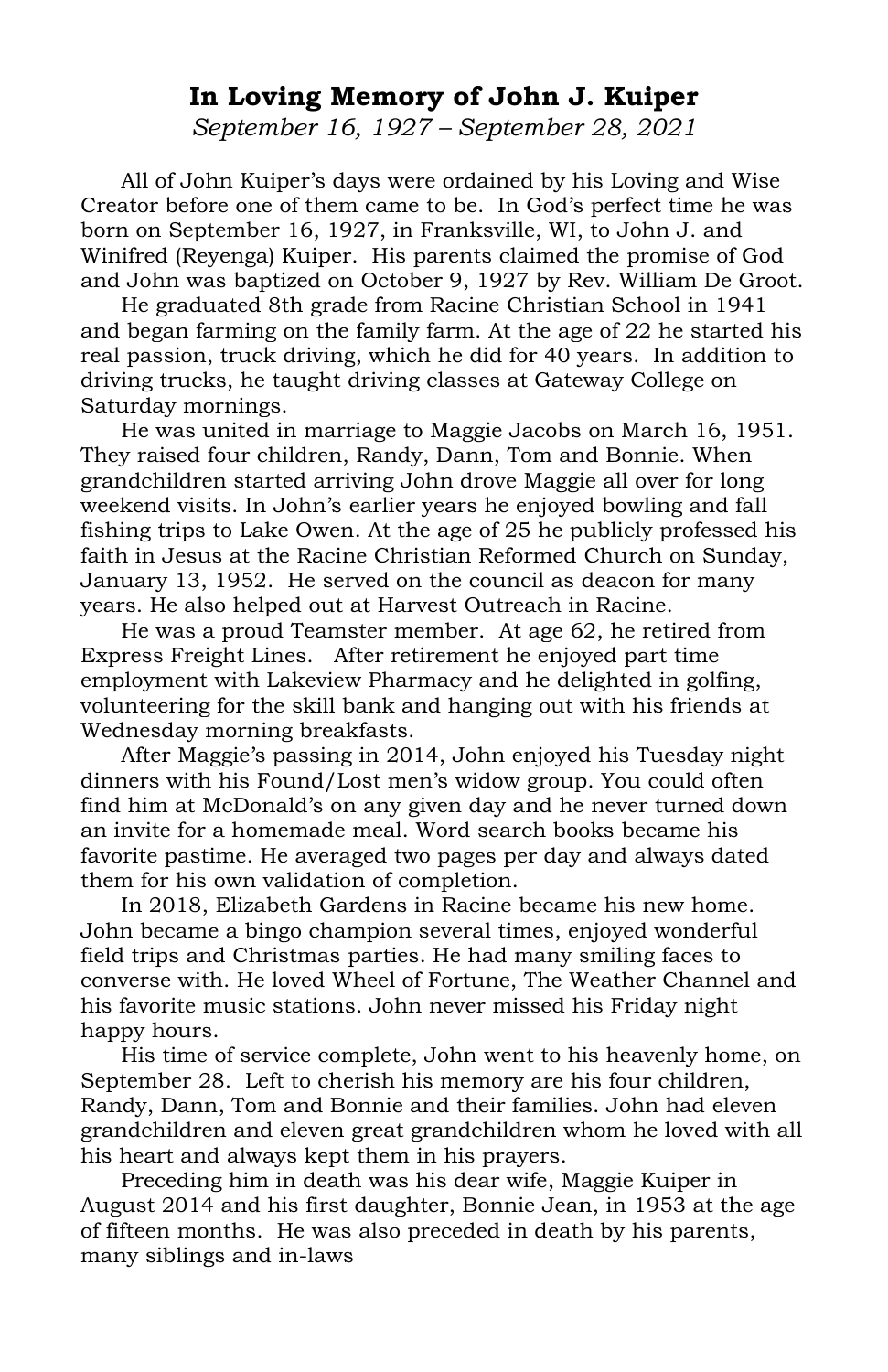## **Celebrating a Life and Glorifying God**

| The Approach to God                                                                         |                                   |                        |
|---------------------------------------------------------------------------------------------|-----------------------------------|------------------------|
| Opening Song:<br>Sentences:<br>Psalm 16:9-11<br>John 11:25-26<br>1 Thessalonians 4:14,17,18 | How Great Thou Art                | PH 483 (1,3,4)         |
| Prayer                                                                                      |                                   |                        |
| <b>Celebration of Life</b>                                                                  |                                   |                        |
| Song:                                                                                       | Abide With Me                     | PH 442 (1,3,5)         |
| Scripture: Psalm 139: 7-16                                                                  |                                   |                        |
| ** Heidelberg Q&A #1                                                                        |                                   |                        |
| We Remember John Kuiper:                                                                    |                                   | <b>Family Memories</b> |
|                                                                                             | Song: Precious Lord, Take My Hand | PH 493 (1,3)           |
| The Word of God<br>Prayer of Illumination                                                   |                                   |                        |
| Scripture: Psalm 121                                                                        |                                   |                        |
| Message: The Traveler                                                                       |                                   |                        |
| Prayer of Application                                                                       |                                   |                        |
| The Response to God's Word                                                                  | Song of Praise: Amazing Grace     | PH 462 (1,2,4,5)       |
| Benediction                                                                                 |                                   |                        |
| Doxology:                                                                                   | By the Sea of Crystal             | PH 620                 |

\* Stand if you are able \*\* Heidelberg Catechism – printed on insert PH: Gray Book in the pews